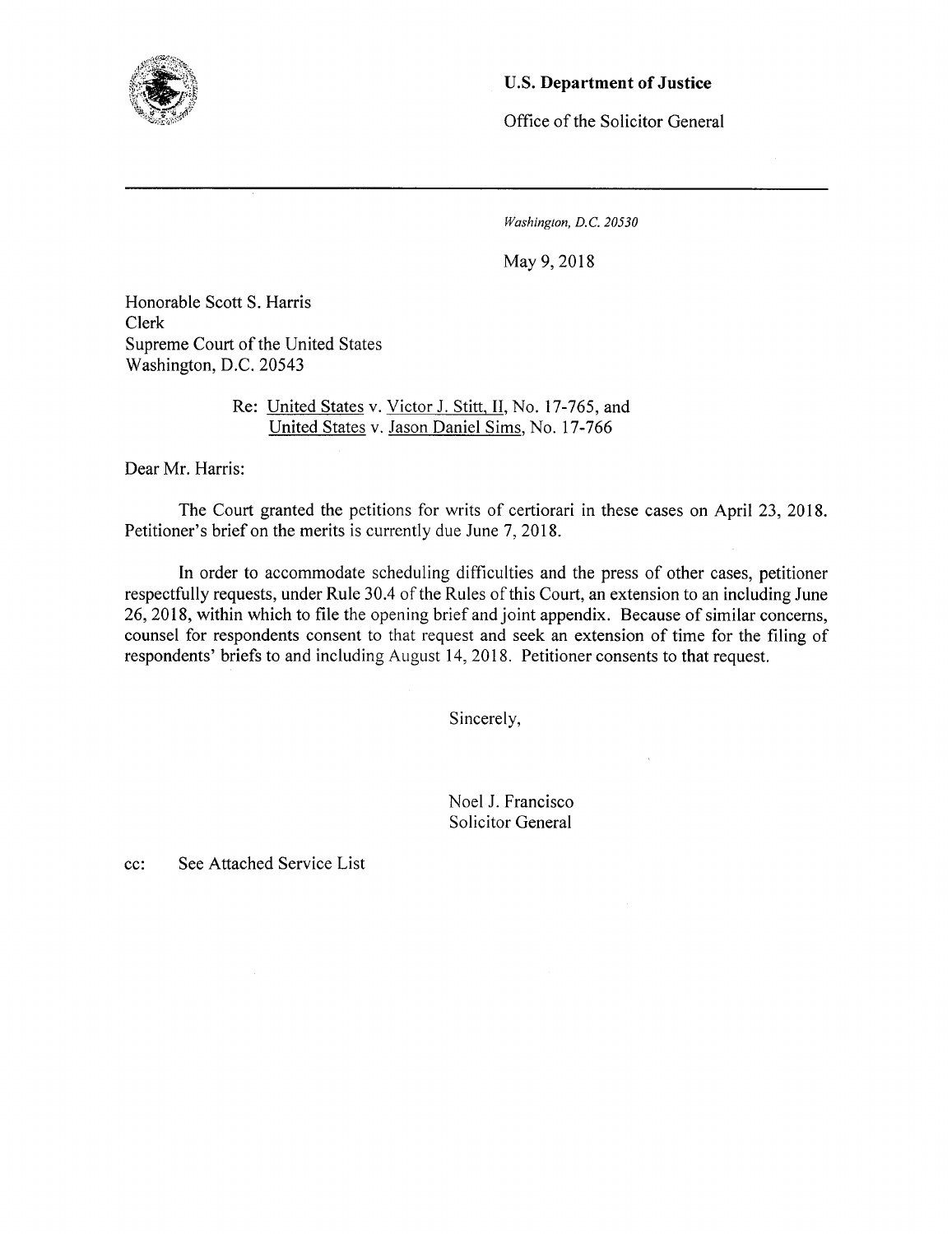17-0765 USA VICTOR J. STITT, II

> TIMOTHY C. IVEY OFFICE OF THE FEDERAL PUBLIC DEFENDER 1660 W. 2ND STREET SUITE 750 CLEVELAND, OH 44113 216-522-4856 TIMOTHY\_IVEY@FD.ORG  $216 - 522 - 4321$ (Fax)